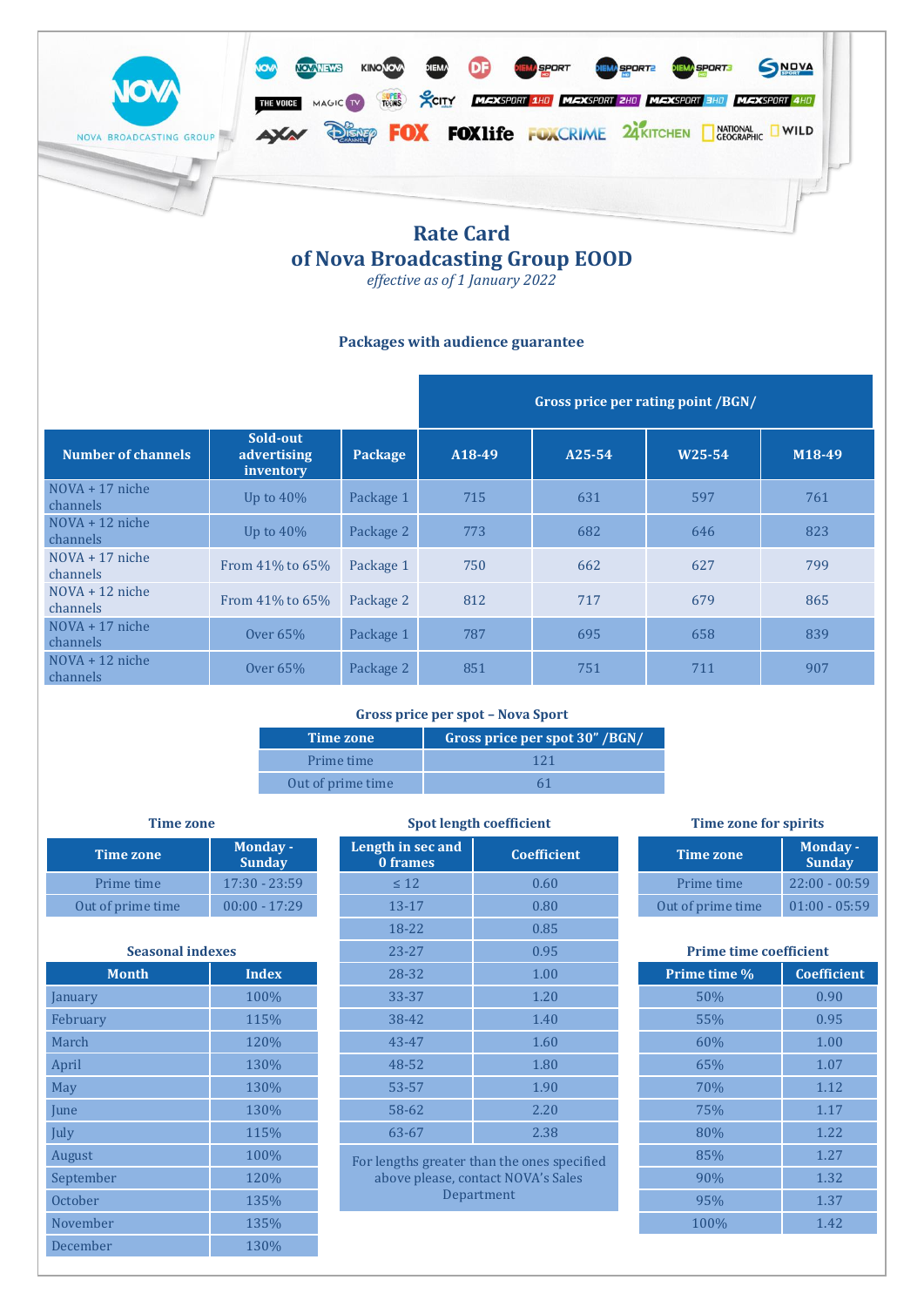

#### **1. Agency discount** – 5%

#### **2. Volume discount**

| <b>Net investment</b><br>1 January - 31 December 2022 / BGN/ | <b>Discount</b> |
|--------------------------------------------------------------|-----------------|
| $10,000 - 49,999$                                            | 17%             |
| $50,000 - 99,999$                                            | 22%             |
| 100,000 - 199,999                                            | 23%             |
| 200,000 - 299,999                                            | 24%             |
| 300,000 - 399,999                                            | 27%             |
| $400,000 - 499,999$                                          | 28%             |
| 500,000 - 599,999                                            | 29%             |
| $600,000 - 699,999$                                          | 30%             |
| 700,000 - 799,999                                            | 31%             |
| 800,000 - 899,999                                            | 32%             |
| $900,000 - 1,199,999$                                        | 33%             |
| $1,200,000 - 1,499,999$                                      | 34%             |
| $1,500,000 - 1,999,999$                                      | 35%             |
| $2,000,000 - 2,499,999$                                      | 36%             |
| 2,500,000 - 2,999,999                                        | 37%             |
| Over 2,999,999                                               | 38%             |

#### **3. Incentive discount**

| <b>Budget growth by percentage points in</b><br>2022 compared to 2021 | <b>Discount</b> |
|-----------------------------------------------------------------------|-----------------|
| Up to $5%$                                                            | 3%              |
| $6 - 7\%$                                                             | 6%              |
| $8 - 11\%$                                                            | 8%              |
| Over $11\%$                                                           |                 |

#### **4. Discounts for budget split guarantee**

4.1. Discount for budget split guarantee by quarters – 3%

4.2. Discount for budget split guarantee by months – 5%

**5. Discount for increase of the investment in Alternative Advertising Forms -** subject to negotiations but not more than 5%

**6. Run by Station (RBS)** – subject to negotiations but not more than 10% *(considering the volume of the campaigns positioned by NOVA)*

**7. Combined package discount for advertising on TV and Internet –** subject to negotiations but not more than 5% of the net budget allocated for TV advertising

**8. Combined package discount for advertising on TV and Radio** – subject to negotiations but not more than 2% of the net budget allocated for TV advertising

**9. Combined package discount for advertising on TV and Print**  – subject to negotiations but not more than 1% of the net budget allocated for TV advertising

# **Additional surcharges and fees**

| 1. Two commercials in the same break                                     | 20% surcharge on<br>the<br>second<br>commercial         |  |
|--------------------------------------------------------------------------|---------------------------------------------------------|--|
| 2. Co-advertising / additional brands/                                   | 40%<br>Up to<br>surcharge                               |  |
| 3. Combo advertising                                                     | 80% surcharge                                           |  |
| 4. Fixed first or last position in a<br>commercial break                 | 40% surcharge                                           |  |
| 5. Fixed second or penultimate position in<br>a commercial break         | 20% surcharge                                           |  |
| 6. Fixed first and last position in a<br>commercial break                | 45% surcharge on<br>both spots                          |  |
| 7. Fixed commercial break                                                | 15% surcharge                                           |  |
| 8. Fixed commercial break and first/<br>second/penultimate/last position | 50% surcharge                                           |  |
| 9. Cancellation of booked spots for closed<br>days                       | 100% of their total<br>net value to be paid             |  |
| 10. Ordering a campaign for closed days<br>(if possible)                 | 30% surcharge on<br>all spots planned in<br>closed days |  |
| 11. Delay in delivering the advertising<br>materials                     | Fixed surcharge of<br><b>BGN 500</b>                    |  |
| 12. Incorrect spot length for closed days                                | Fixed surcharge of<br><b>BGN 500</b>                    |  |
| 13. Time zone selection by advertiser/<br>advertising agency             | 50% surcharge                                           |  |
| 14. Golden Break                                                         | 100% surcharge                                          |  |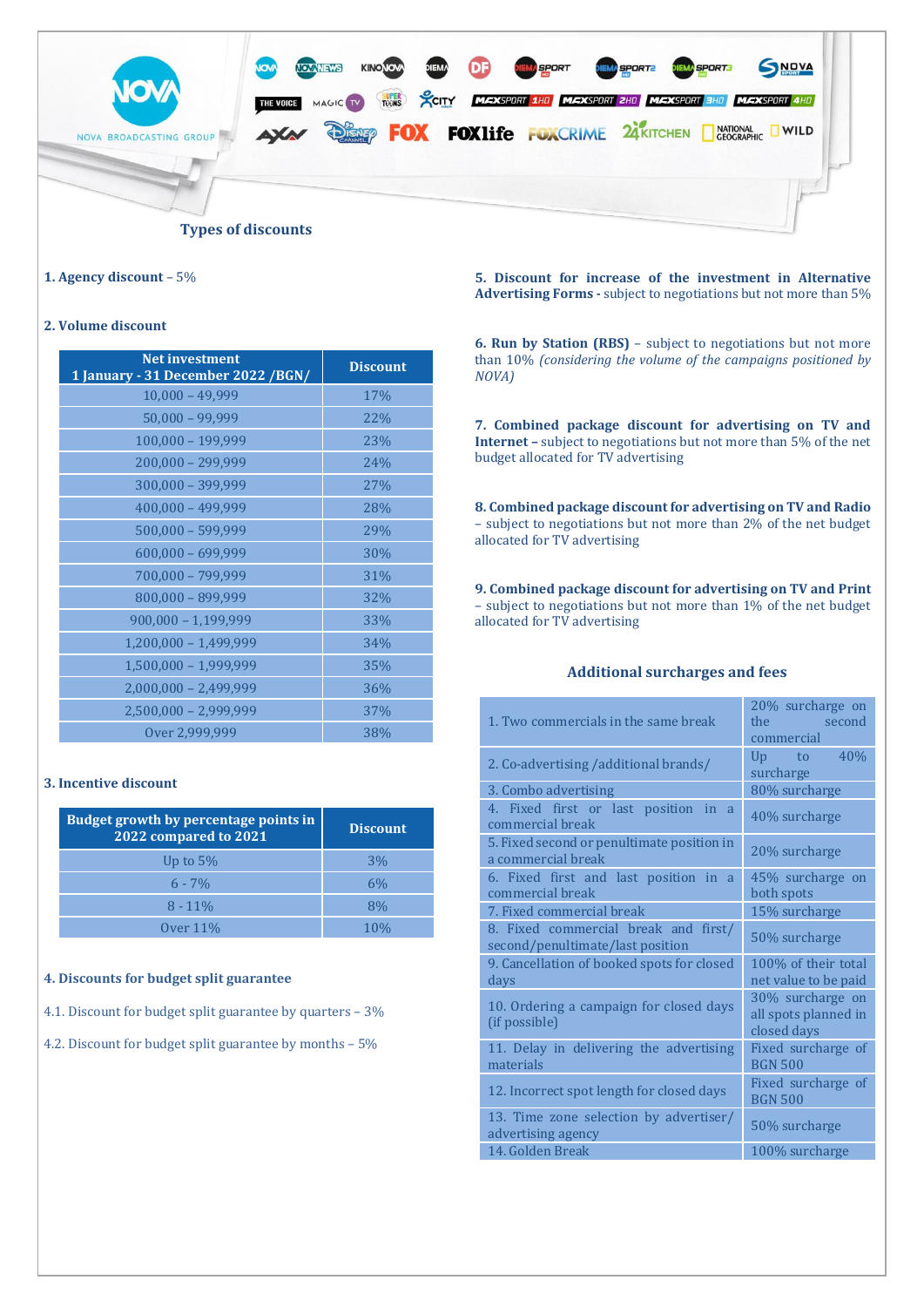

Advertising airtime from Nova Broadcasting Group EOOD, UIC 205738443 (NOVA) may be purchased by advertising agencies and advertisers by signing a Business agreement with a guarantee for a certain budget investment.

#### **I. GENERAL PRINCIPLES**

NOVA prices its advertising airtime based on the forecast data for advertising inventory provided by peoplemetric agency GARB Audience Measurement Bulgaria AD, UIC 203346598 or other peoplemetric agency, appointed by NOVA, reported by NOVA's internal information system. NOVA invoices the advertising agencies/advertisers for the actually delivered rating points.

#### **1. Methodology of selling**

Advertising airtime may be purchased in one of the following ways, depending on the methodology of planning for the offered television channels:

- **1) Packages with audience guarantee** based on TRP 30 (target rating points for a 30" spot) – for the group of channels as a whole or for a package of channels defined by NOVA according to the advertiser's target group. Adherence to the announced channel split is obligatory for all advertisers. Audience delivery shall be guaranteed for campaigns on the channels Nova, Diema, Kino Nova, Diema Family, Nova News, The Voice TV, Magic TV, Disney, Fox, Fox Crime, Fox Life, 24 Kitchen, National Geographic, National Geographic Wild, AXN, City TV and Super Toons. For Nova Sport the budget shall be distributed on a monthly basis with a fixed price per spot;
- **2) Separately for each channel by the monthly rate cards** – at spot price per program without audience guarantee. There is no limit to the number of channels, which may be purchased this way;
- **3) Advertising and sponsorship** on the channels DIEMA SPORT, DIEMA SPORT 2 and DIEMA SPORT 3, which are regulated separately in Section III below;
- **4) Alternative advertising forms** (for the channels in which they are available), which are regulated separately in Section IV below, and/or
- **5) Advertising in MAX SPORT 1, MAX SPORT 2, MAX SPORT 3 and MAX SPORT 4 channels**, provided that it is offered by NOVA and regulated in a separate rate card published on NOVA's website.

#### **2. Packages with audience guarantee**

The advertiser/advertising agency plans, and NOVA positions the campaigns in order for the budget stipulated in the Business agreement to be achieved. If a certain campaign delivers more or less than the planned number of target rating

points, NOVA will respectively remove or add spots within the period of the Business agreement.

NOVA has the right to move (without prior approval of the advertiser or the advertising agency) up to 15% of the total number of ordered spots according to the parameters agreed by the parties. If the monthly channel distribution provided by NOVA is not adhered to, NOVA has the right to move spots in order to attain it.

NOVA determines the cost per rating point with audience guarantee for the advertiser/advertising agency, depending on the number of television channels included in the package, as well as on NOVA's available advertising inventory (based on target group A18 – 49) at the time of signing a Business agreement with the advertiser/advertising agency.

When a certain percentage of advertising inventory is sold out, NOVA shall have the right, but not the obligation, to change the cost, notifying the advertisers/advertising agencies thereof by an announcement on NOVA's website, and the new price shall come into effect two working days after the announcement's publishing. A condition for applying the respective cost per rating point is the signing of a Business agreement within the period in which the respective inventory is available (before it is sold out).

The advertiser/advertising agency may buy packages with audience guarantee for the specified target groups. The packages with audience guarantee include the television channels specified in the table below:

| <b>Package</b> | <b>Television channels</b>                                                                                                                                                                                                                             |
|----------------|--------------------------------------------------------------------------------------------------------------------------------------------------------------------------------------------------------------------------------------------------------|
| Package 1      | Nova, Diema, Kino Nova, Diema Family, Nova<br>Sport, Nova News, The Voice TV, Magic TV,<br>Disney, Fox, Fox Crime, Fox Life, 24 Kitchen,<br>National Geographic, National Geographic<br>Wild, AXN, City TV, Super Toons.                               |
| Package 2      | Television channels according to<br>the<br>standard monthly split announced by NOVA<br>for each target group, but no less than<br>thirteen television channels. The package is<br>individual and taking into account the<br>advertiser's target group. |

The costs per point (CPPs) (applicable for a 30" spot) are based on the natural budget distribution by time zones, as follows: 60% in prime time (PT) and 40% - out of prime time. In case of a different split, the respective prime time coefficient shall be applied.

Bonuses provided according to a Business agreement (if any) shall be positioned by NOVA, unless explicitly specified otherwise.

#### **3. Time zones**

The standard time zones distribution, valid for all channels, is: - - 60% of the budget - in prime time;

- - 40% of the budget - out of prime time.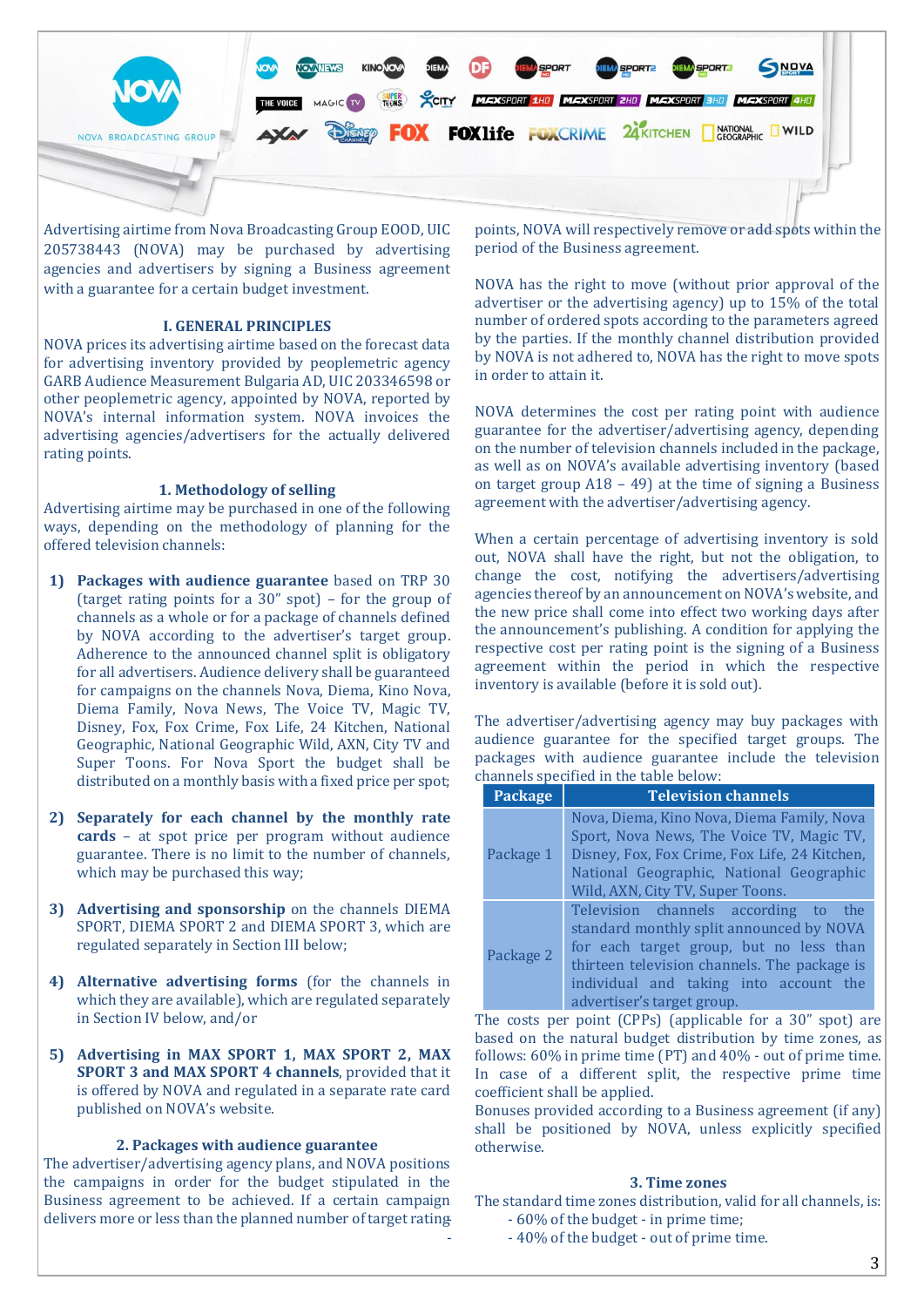

Every deviation of 5% from this distribution is subject to an additional increase or decrease of the CPP by applying the respective prime time coefficient. The budget share for advertising materials in prime time cannot be less than 50%.

The budget split by television channels of the group shall be applied to all advertising campaigns, except in the cases of separate channel(s) buying. The distribution by channels shall be communicated by NOVA to the advertiser/advertising agency.

#### **4. Spot length coefficient**

When determining the price of every advertising material its length is taken into consideration by applying a spot length coefficient.

#### **5. Seasonal index**

When determining the price of the advertising material, the respective month is taken into consideration. The seasonal index is applicable to all channels of NOVA's group. When campaigns are realized in two or more months, the seasonal index is applied to the planned number of rating points/spots in the corresponding month.

### **II. TYPES OF DISCOUNTS**

#### **1. Agency discount**

NOVA offers an agency discount to all advertising agencies who purchase advertising airtime from NOVA.

#### **2. Volume discount**

NOVA offers a volume discount based on the advertiser's net budget investment.

#### **3. Incentive discount**

NOVA offers an incentive discount to each advertiser according to their net budget increase compared to the previous year.

The incentive discount shall be applied in advance, after signing a Business agreement guaranteeing an annual budget growth compared to the previous year. If the guaranteed growth level is increased during the year, the respective higher discount may be granted after signing an amendment to the already signed Business agreement. The new discount shall come into force for the advertising campaigns realized after the date the amendment is concluded, while the budget growth compared to the previous year is calculated for the whole year.

In case at the end of the Business agreement's term the guaranteed budget is not fulfilled, a lower Volume and Growth discount levels shall be applied corresponding to the budget actually realized within the term of the Business agreement.

#### **4. Discounts for budget split guarantee**

**4.1. Discount for budget split guarantee by quarters**

NOVA offers a discount for advertisers/advertising agencies who, by signing a Business agreement, guarantee a quarterly budget split with a permissible deviation as specified below. The present discount shall be applied on a quarterly basis. If at the end of the respective quarter the advertiser/advertising agency has not adhered to the guaranteed budget split, the discount shall not be applied, and the cost of the target rating points, or spots aired in the respective quarter shall be recalculated accordingly and paid by the advertiser/ advertising agency. The permissible deviation per quarter is defined according to advertiser's budget under the signed Business agreement, as follows:

| <b>Permissible</b><br>deviation* | Total net investment under the<br><b>Business agreement /BGN/**</b> |
|----------------------------------|---------------------------------------------------------------------|
| <b>20%</b>                       | Up to 250,000                                                       |
| <b>10%</b>                       | $250,001 - 900,000$                                                 |
| 7%                               | $900,001 - 1,800,000$                                               |
| 5%                               | Over 1,800,000                                                      |

\* Percentage of the net investment guaranteed for the respective quarter

\*\* The net investment shall not include the investment in alternative advertising forms

#### **4.2. Discount for budget split guarantee by months**

NOVA offers a discount for advertisers/advertising agencies who, by signing a Business agreement, guarantee a monthly budget split with a permissible deviation as specified below. The present discount shall be applied on a monthly basis. If at the end of the respective month the advertiser/advertising agency has not adhered to the guaranteed budget split, the discount shall not be applied, and the cost of the target rating points, or spots aired in the respective month shall be recalculated accordingly and paid by the advertiser/ advertising agency. The permissible deviation per month is defined according to advertiser's budget under the signed Business agreement, as follows:

| <b>Permissible</b><br>deviation* | Total net investment under the<br><b>Business agreement /BGN/**</b> |
|----------------------------------|---------------------------------------------------------------------|
| <b>20%</b>                       | Up to 250,000                                                       |
| <b>12%</b>                       | $250,001 - 900,000$                                                 |
| $9\%$                            | $900,001 - 1,800,000$                                               |
| 7%                               | Over 1,800,000                                                      |

\* Percentage of the net investment guaranteed for the respective month

\*\* The net investment shall not include the investment in alternative advertising forms

The discounts under Art. 4.1. and 4.2. are mutually exclusive. A discount chosen by the advertiser/advertising agency shall be applied, in accordance with the budget split guarantee.

**5. Discount for increase of the investment in Alternative Advertising Forms** – Advertisers who guarantee an increase of their investment in Alternative Advertising Forms in 2022 compared to 2021 shall be granted a discount subject to

4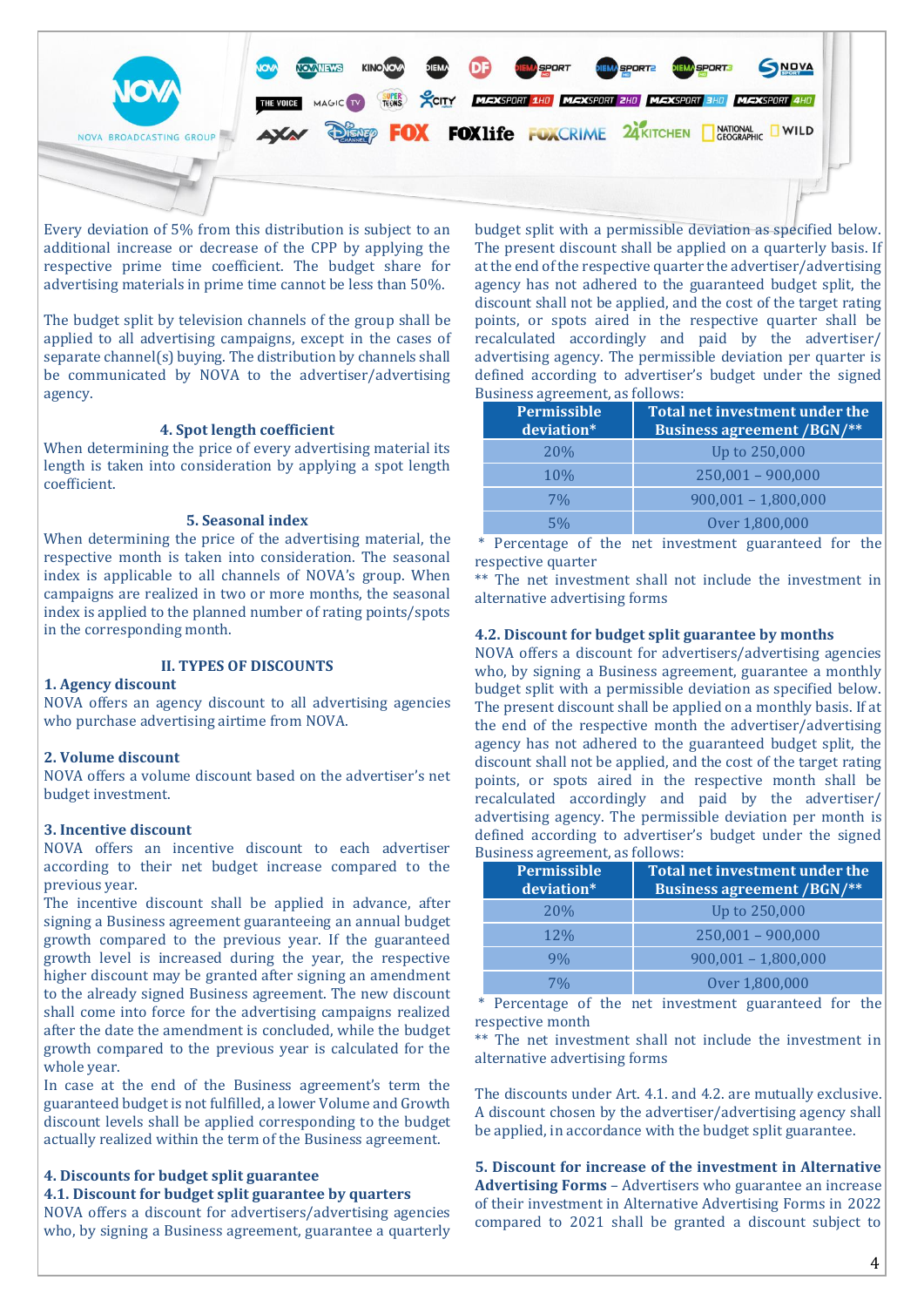

negotiations with reference to the volume of the increase and the investment, but not more than 5%.

**6. Run by Station** (RBS) – NOVA grants an RBS discount based on the percentage of rating points or advertising spots which NOVA has the right to move without prior approval of the advertiser or the advertising agency over the percentage specified in Section I, paragraph 2 above. The RBS discount is applied for campaigns positioned by NOVA, without prior approval of a media plan and without a commitment for airing in specific programs in all channels with audience guarantee and under the following conditions:

**A)** period of the campaign, target group and budget - defined by the advertising agency/advertiser;

**B)** rating points distribution by channels at the chosen target group and for a period, no shorter than four consecutive weeks - defined by NOVA.

# **7. Combined package discount for advertising on TV and Internet**

Advertisers who guarantee advertising investment in the websites specified by NOVA shall be granted a discount subject to negotiations with reference to the volume of the campaigns. The present discount shall be applied only to the TV budget in NOVA.

# **8. Combined package discount for advertising on TV and Radio**

Advertisers who guarantee advertising investment in the radio stations from the corporate group of NOVA (Radio The Voice, Radio Magic FM, Radio Vitosha and Radio Veselina) shall be granted a discount subject to negotiations with reference to the volume of the campaigns. The present discount shall be applied only to the TV budget in NOVA.

# **9. Combined package discount for advertising on TV and Print**

Advertisers who guarantee investment in print advertising in the print publications from the corporate group of Nova shall be granted a discount subject to negotiations with reference to the volume of the campaigns. The present discount shall be applied only to the TV budget in NOVA.

NOVA and the advertiser/advertising agency may negotiate additional discounts in accordance with agreed specific requirements, which are to be included in the Business agreements, observing the good commercial practices.

The discounts under the current Rate Card are calculated as a sum total (sum of all applicable discounts), unless otherwise specified. In case during the year the advertiser starts using another advertising agency's services for its campaign management, the conditions granted by NOVA under the annual Business agreement shall remain valid and in full force for the advertiser, not for the advertising agency.

The discounts for advertising and sponsorship on the television channels DIEMA SPORT, DIEMA SPORT 2 and DIEMA SPORT 3, sponsorship, product placement and other alternative advertising forms are defined separately and are listed below.

In case the advertiser/advertising agency does not comply with any of the conditions for granting a discount or due to the actual parameters of the deal with NOVA, should be granted a lower level of a certain discount, NOVA recalculates the discounts granted under the concluded Business agreement, with effect from the commencement of its term.

In case of change in the portfolio of channels, specified in this Rate Card, NOVA notifies the advertisers/advertising agencies on its website, 10 days prior to the respective change's coming into effect whereby the new channels shall be included in the respective Package(s) and the removed channels shall be excluded therefrom.

#### **III. ADVERTISING AND SPONSORSHIP ON THE TV CHANNELS DIEMA SPORT, DIEMA SPORT 2 and DIEMA SPORT 3**

*(Amnd. in effect from 01.07.2022)* NOVA offers advertising and sponsorship on the TV channels DIEMA SPORT, DIEMA SPORT 2 and DIEMA SPORT 3 under the following conditions: **1.** Gross prices for a spot in an advertising break\* and sponsorship (sponsorship tags) in the following championships/races:

| <b>Sports event</b>                                            | Advertising<br>spot up to<br>7" | Advertising<br>spot<br>$8 - 17"$ | Advertising<br>spot<br>$18 - 32$ |
|----------------------------------------------------------------|---------------------------------|----------------------------------|----------------------------------|
| efbet League,<br><b>Bulgarian cup</b><br>season 2022/23        | 2,640                           | 3,520                            | 4,400                            |
| Second<br>Professional<br>League<br>season 2022/23             | 1,200                           | 1,600                            | 2,000                            |
| Premier<br>League, FA<br>Cup, Carabao<br>Cup<br>season 2022/23 | 2,640                           | 3,520                            | 4,400                            |
| English<br>Football<br>League<br>season 2022/23                | 1,200                           | 1,600                            | 2,000                            |
| <b>Bundesliga</b><br>season 2022/23                            | 1,920                           | 2,560                            | 3,200                            |
| 2. Bundesliga<br>season 2022/23                                | 1,200                           | 1,600                            | 2,000                            |
| <b>DFB-Pokal</b><br>season 2022/23                             | 1,080                           | 1,440                            | 1,800                            |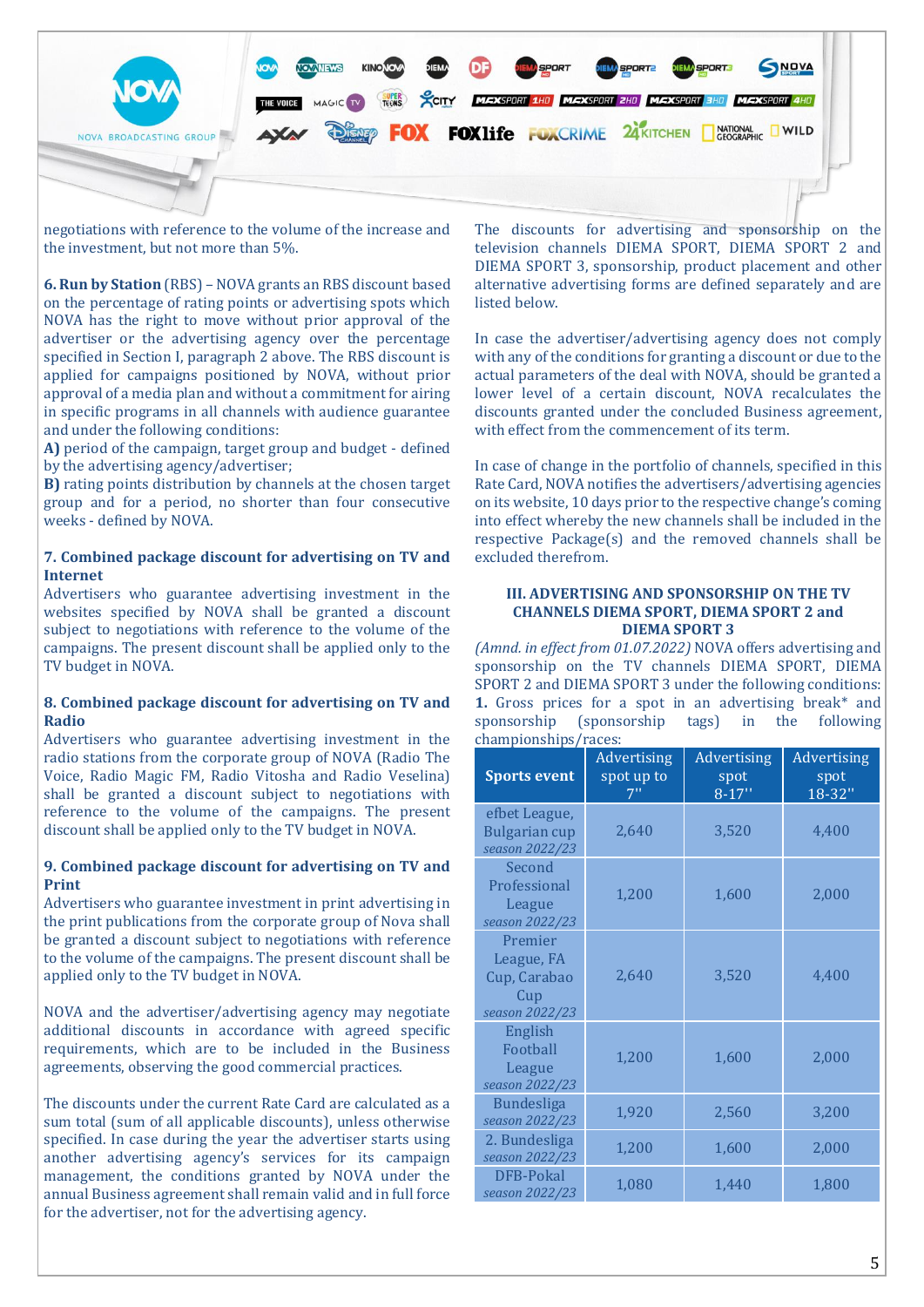

| Frencn<br>Ligue 1<br>season 2022/23               | 1,320 | 1,760 | 2,200 |
|---------------------------------------------------|-------|-------|-------|
| <b>Super League</b><br>Greece 1<br>season 2022/23 | 1,320 | 1,760 | 2,200 |
| Formula 1<br>season 2022                          | 1,850 | 2,450 | 3,100 |
| <b>NBA</b><br>season 2022/23                      | 1,320 | 1,760 | 2,200 |

| <b>Sports event</b>                                      | <b>Gross price for sponsorship</b><br>tags $2x7''$ /BGN/ |
|----------------------------------------------------------|----------------------------------------------------------|
| Premier League, FA Cup,<br>Carabao Cup<br>season 2022/23 | 4.400                                                    |
| Formula 1<br>season 2022                                 | 3,100                                                    |
| <b>NBA</b><br>season 2022/23                             | 2.200                                                    |

*\* Advertising breaks in a championship/race are considered to be all advertising breaks aired up to 15 minutes before the beginning, during, and 15 minutes after the end of the respective championship/race.*

**2.** The maximum length of an advertising break is 256 (two hundred and fifty-six) seconds.

**3.** The following surcharges shall apply to the prices specified in the first table under Section III, p. 1 above:

- − Fixed first or last position in a commercial break\* 40%;
- Fixed second or penultimate position in a commercial break\* - 20%.

*\* In all sports events preferential, positions shall be the ones (first/ last/ second/ penultimate) which are the closest to the respective live sports content. For instance, in the advertising break before the first half of a football match preferential positions shall be only the penultimate and the last positions before the commencement of the match; in the advertising break after the first half of a football match preferential positions shall be only the first and the second positions after the end of the first half of the match. The number of preferential positions, which the advertiser is entitled to purchase, is subject to limitation and shall be additionally agreed with NOVA's Sales Department.*

**4.** No discounts under the current Rate Card shall be applied to the prices specified in the tables in Section III, p. 1, except for the 5% agency discount.

**5.** NOVA does not guarantee rating points delivery for the advertising and sponsorship described in the current section. **6.** For all other sports programs, different from the ones listed in Section III, p. 1, as well as for programs aired on TV channels different from DIEMA SPORT, DIEMA SPORT 2 and DIEMA SPORT 3, special rates and discounts shall be applied which shall be published on the website [www.nova.bg](http://www.nova.bg/) or for which the Sale's Department of NOVA prepares an individual offer.

requirements/limitations for sponsorship and advertising of certain products and services, according to the contracted conditions with the respective licensors. NOVA reserves its right to determine other programs for which special rates and discounts shall apply.

### **IV. ALTERNATIVE ADVERTISING FORMS**

For the programs of Nova, Diema, Kino Nova, Diema Family, Nova Sport, Nova News, The Voice TV and Magic TV NOVA offers all or some of the following alternative advertising forms:

**1) Sponsorship tags** – form of sponsorship, up to 7 seconds long, aired before and after the program's separate parts. Sponsorship tags are sold in pairs – opening and closing one; **2) Branded promo** – promotes a certain program and contains a sponsorship or an advertising part with a maximum duration of 12 seconds and a promotional part of up to 10 seconds;

**3) Branded Break ID** – an advertising spot, 5 seconds long, marked with a caption "Advertisement", opening and closing the advertising break. Branded break IDs are always sold in pairs – opening and closing one;

**4) Branded bug/cut-in** – a short static or dynamic advertising form, up to 7 seconds long. It is aired during the program's content;

**5) Branded menu** – an advertising form integrating the advertiser's graphic elements into the channels' program menus. The total duration of the form is up to 15 seconds.

| <b>Advertising form</b>    | <b>Index to</b><br>30" spot<br>price | <b>Maximum</b><br>duration in<br>seconds             |
|----------------------------|--------------------------------------|------------------------------------------------------|
| 2 x 7" sponsorship<br>tags | 100%                                 | 14"                                                  |
| Branded promo              | 70%                                  | Up to 12" of the<br>advertising/<br>sponsorship part |
| 2 x 5" break IDs           | 120%                                 | 10"                                                  |
| Branded bug/cut-in         | 60%                                  | 7"                                                   |
| <b>Branded</b> menu        | 120%                                 | 15"                                                  |

NOVA prices alternative advertising forms as described in the table above, in accordance with the current monthly rate card for the channels Nova, Diema, Kino Nova, Diema Family, Nova Sport, Nova News, The Voice TV and Magic TV.

Alternative advertising forms are offered without rating points guarantee. If necessary, for the analysis of an advertising campaign that includes alternative advertising forms, the spot length coefficients according to this Rate Card shall apply for the purposes of equating to target rating points for 30'' spot.

Upon request and for an additional payment, NOVA may offer the production of each of the alternative advertising forms listed above.